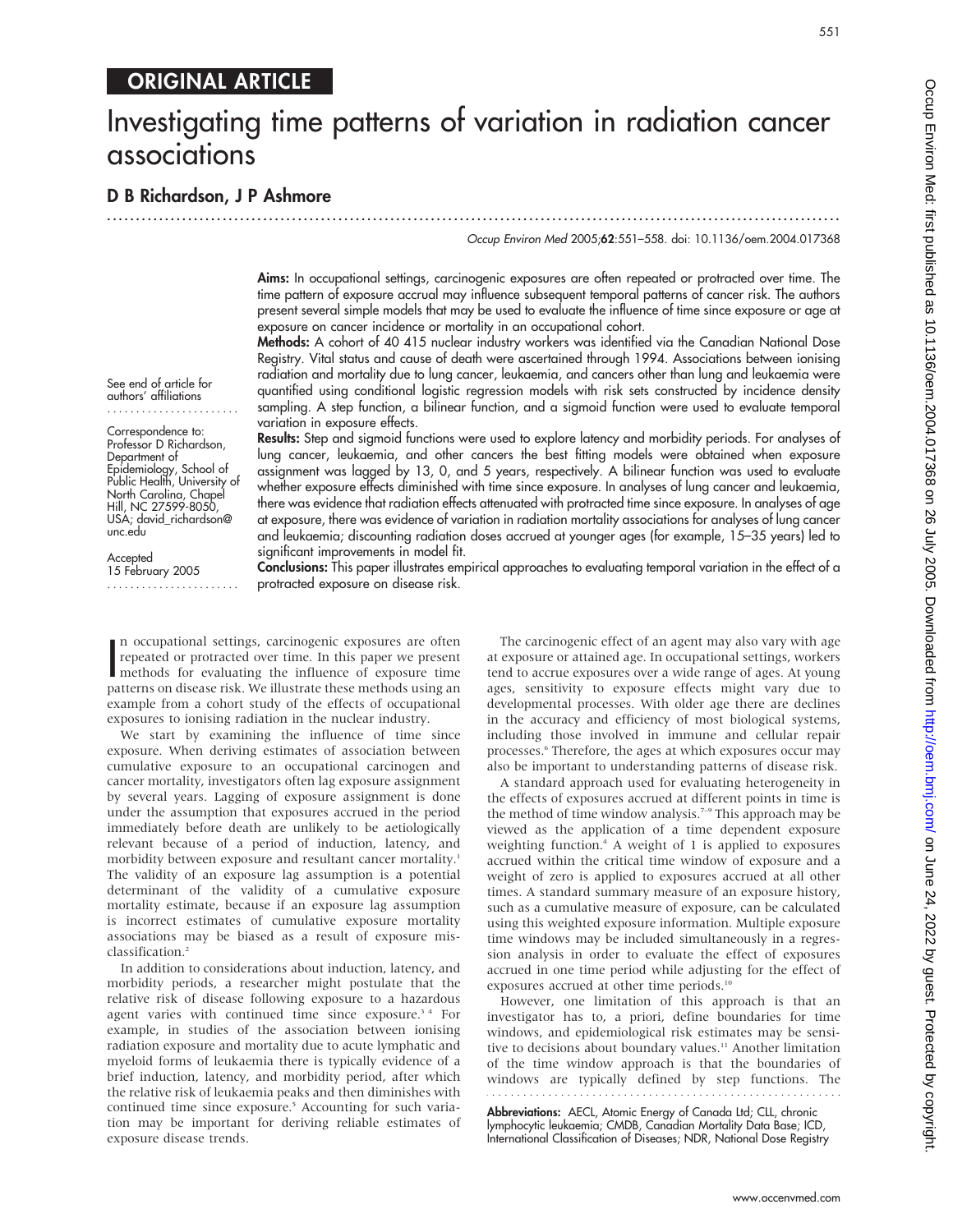assumption that the effect of an exposure is uniform within a window, and changes abruptly at the boundary of this window, is less plausible than the assumption that effects transition gradually over time. Finally, time window specific dose-response trend estimates tend to be statistically unstable as doses may be accrued within relatively narrow windows of exposure and exposure levels for adjacent windows may be correlated.<sup>12</sup>

These limitations led us to consider alternative methods to describe variation over time in sensitivity to the effects of an exposure. In this paper, we propose a series of models that may be used to empirically evaluate the influence of time since exposure and age at exposure on ionising radiation cancer mortality associations. We apply these models to analyses of data derived from a large nuclear worker cohort study.

## **METHODS**

A roster was constructed of all radiation monitored nuclear workers identified through the Canadian National Dose Registry (NDR), a federally operated, centralised occupational radiation dose record keeping system.<sup>13 14</sup> The Registry includes records for individuals employed by the three Canadian companies involved in nuclear power generation (New Brunswick Power, Quebec Hydro, and Ontario Power Generation) and for individuals employed by Atomic Energy of Canada Ltd (AECL) which is a nuclear power research and development company.

In order to ensure reliable linkage with death records, workers included in the study cohort had to have complete information on sex, surname, and either first initials and date of birth, or first names and year of birth. In addition, workers in the study cohort were required to be over 15 years of age at hire, to have been monitored for radiation exposure in more than one calendar year, and to be less than 100 years old at end of follow up.

Monitoring for external radiation exposure was primarily conducted using personal radiation dosimeters. Over time the types of dosimeters, monitoring frequencies, and recording thresholds changed, although the impact of these changes on the accuracy of historical radiation dose estimates is believed to be small.15 Radiation dose estimates from tritium deposition were derived via bioassay monitoring. Estimates of whole body ionising radiation dose are expressed as equivalent doses in milliSievert (mSv) and reflect the sum of estimates of external penetrating radiation dose and internal tritium dose; quality factors for  $x$  ray, gamma, and beta were assumed equal to 1.0, and the quality factor for neutrons was assumed to be 10.0. The NDR is an inclusive repository for all available information on radiation exposures accrued by Canadian workers; consequently, doses received by cohort members in other industrial or medical settings were also included in these analyses. Dosimetry records for AECL workers for the period before 1956 were destroyed in a fire but were subsequently reconstructed for the purposes of epidemiological research and also reviewed and updated as part of an intercomparison study of NDR and nuclear facility dose records.<sup>16</sup> Historical records, notably memoranda, were used to reconstruct doses for AECL workers for the period before 1956; estimated doses greater than 3 mSv in a monitoring period were reported by memorandum to the worker's department head (these memoranda were not destroyed in the fire). In addition, original dosimetry records for monitoring during a 1953 reactor cleanup effort were not lost in the fire; these records permitted reliable reconstruction of what are believed to be the most significant doses accrued during this period. Similar to most,<sup>13 14 16</sup> 17 but not all,<sup>18</sup> previous epidemiological studies that have included AECL workers, we have included employees hired since the start of AECL operations by incorporating these reconstructed dose estimates. Inclusion of information on workers employed in the early years of operation of the industry was important for this investigation because our focus is on temporal variation in radiation exposure effects.

Vital status as of 31 December 1994, was determined by linking NDR records with the Canadian Mortality Data Base (CMDB) and tax summary records in order to confirm both alive and deceased vital status. The CMDB includes death records from 1950 for all Canadians, including those who died while residing in the United States, and is routinely used to ascertain mortality in a number of cohort studies.<sup>19</sup> Underlying causes of death was coded to the version of the International Classification of Diseases (ICD) in use at time of death. We examined the following three causes of death: lung cancer (ICD6 and 1CD7 codes 162 and 163, ICD8 and ICD9 code 162); leukaemia excluding chronic lymphocytic leukaemia (ICD6 and 1CD7 code 204, ICD8 codes 204–207 excluding 204.1, and ICD9 codes 204–208 excluding 204.1); and all cancers (ICD6 and ICD7 codes 140–205, ICD8 codes 140–207, and ICD9 codes 140–208) other than lung cancer and leukaemia. Although ICD6 and ICD7 did not include a separate code for chronic lymphocytic leukaemia (CLL), this did not pose a problem for identifying the category of leukaemia excluding CLL in these analyses because no deaths due to lymphatic leukaemia (acute or chronic) were recorded in this population during the period when ICD6 and ICD7 were in use.

### Statistical methods

Analyses were conducted using a nested case control approach. Risk sets were formed by incidence density matching of cases (cancer deaths) to non-cases on attained age.<sup>20</sup> For each case, a risk set was formed that included all workers who were alive and eligible to be in the study at the attained age of the index case. For analyses of lung cancer and all cancers other than lung and leukaemia, controls were also matched to cases on sex, calendar year at risk (defined in five year categories from  $\leq$ 1960 to 1990+), facility (AECL or other facility), socioeconomic status (based upon the worker's most recent occupation, and defined in the following categories: professional white collar, other white collar, skilled blue collar, other blue collar, and unknown), duration of monitoring ( $\le$ 5, 5 to  $\le$ 10, 10 to  $\le$ 15, 15 to  $\le$ 20, and 20+ years), and monitoring status (radiation monitored in the last five years or not). For analyses of leukaemia mortality, risk sets were matched on attained age, with the other covariates controlled for as main effects in the regression model. Twenty five controls were selected for each case by random sampling without replacement from all members of the risk set (excluding the index case itself). $21$ 

Conditional logistic regression was used to evaluate associations between case status and radiation exposure history. Let us say that  $y_i$  denotes the case status of individual  $j$  in a risk set that is matched on attained age  $A$ . The radiation exposure history for each worker was recorded as a radiation dose estimate for each calendar year of observation. We assigned an age-at-exposure, a, to each calendar year based on the worker's age at the midpoint of the calendar year. Therefore, the array  $x_j(a)$  indexes the radiation dose accrued by individual  $j$  at age,  $a$ . The summation of these doses up to attained age A

$$
\sum_{a=1}^A x_j(a)
$$

is the total cumulative dose accrued by individual j.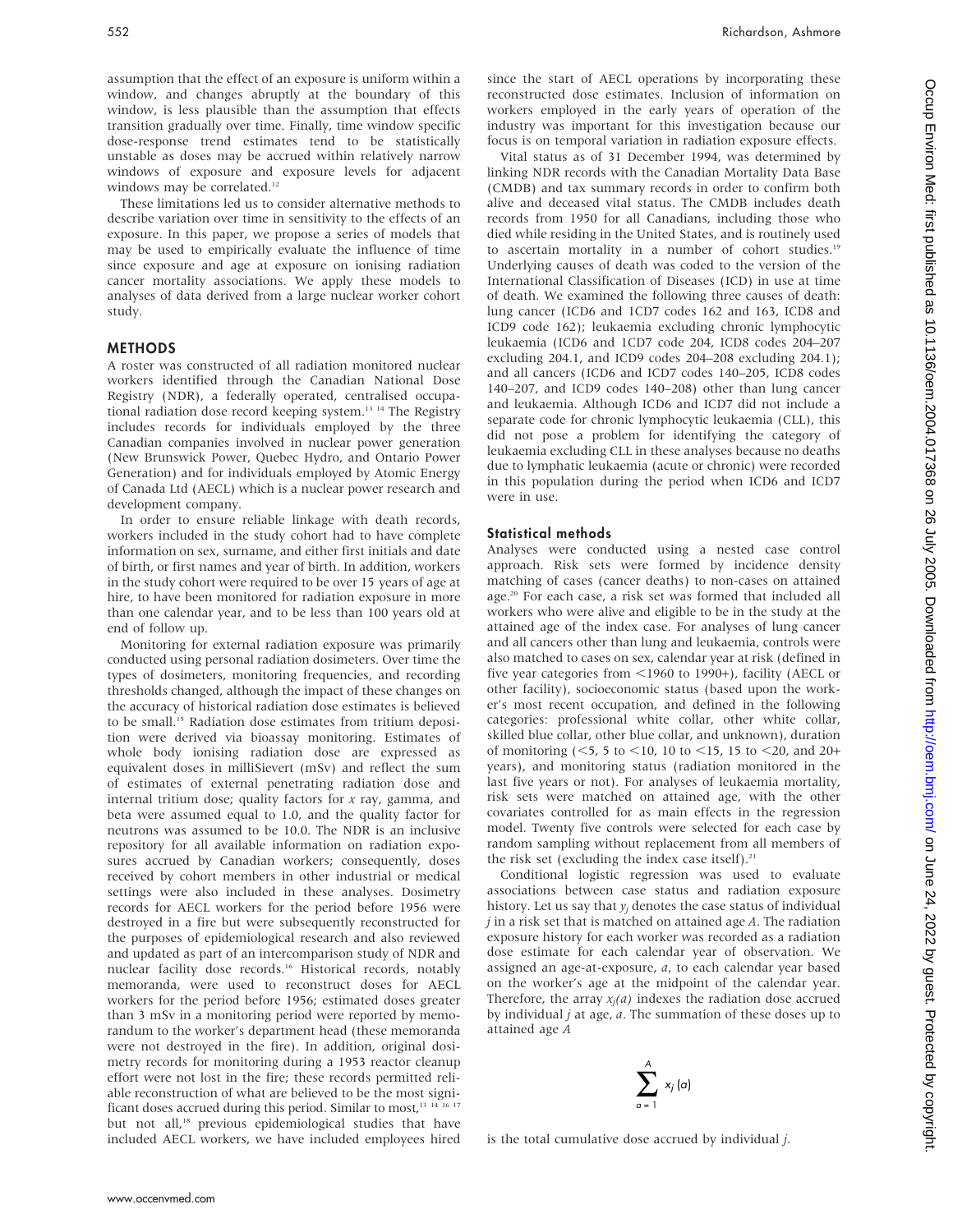

**Figure 1** Weighting functions. The function I[''logical expression''] equals 1 if ''logical expression'' is true and 0 if it is false. The value t is the timescale over which weights vary. For analyses of age at exposure  $t = a$  and denotes the age at the midpoint of each calendar year of exposure. For analyses of time since exposure  $t = A$ -a and denotes the difference between the attained age and the age at the midpoint of each calendar year of exposure.

We begin by evaluating whether the relative effect of exposure varies with time since exposure. An exposure weighting function,  $w(t)$ , was used to express this variation, with the timescale, t, defined as the difference between a worker's attained age, A, and their age when an increment of exposure occurred, a. We evaluated three simple parametric forms for the exposure weighting function (fig 1). The most parsimonious model was a step function. A step function can be defined by a single parameter,  $\eta$ ; a weight of zero is applied to doses that occurred less than  $\eta$ years in the past, and a weight of one is applied to all other doses.

A sigmoid function is a simple alternative to a step function that allows for a more gradual transition in the relative effect of exposure over time. The sigmoid function was defined by the following parameters:  $\sigma_1$  defines the shape of the function and  $\sigma_2$  specifies the inflection point for the curve. If the value of  $\sigma_1$  is greater than unity then this describes a situation in which the effect of exposure increases with increasing time since exposure. The sigmoid function approximates the step function at large values of  $\sigma_1$  (for example, 50). If the value of  $\sigma_1$  is less than unity then this describes a situation in which the effect of exposure decreases with increasing time since exposure.

The bilinear exposure weighting function is an alternative parametric form that allows evaluation of the assumption that the relative effect of exposure increases to some maximal value and then diminishes with additional time since exposure.<sup>12</sup> It consists of two attached lines that form a triangular function. For the first  $\phi_1$  years after exposure, the relative effect of exposure increases linearly to its maximum value,  $\phi_1$  years after exposure; then, the effect diminishes linearly with additional time since exposure, reaching a relative effect of zero (no effect)  $\phi_2$  years in the past.<sup>12</sup>

The sum of the time weighted exposures,



describes the cumulative effective dose accrued by individual  $j$  at attained age  $A$ . We examined the relation between this effective dose metric and mortality using a conditional logistic regression model of form

logit Pr(
$$
y_j = 1 | x_j(a) | = \beta_0 + \beta_1
$$
  $\sum_{\alpha=1}^{A} w(t) x_j(a)$ 

The value [1000( $\hat\beta_1$ )] provides an estimate of the (log) per cent change in mortality risk per 10 mSv dose under an exponential relative risk model. At low doses, this value approximates the estimate of excess relative risk per Sv (ERR/ Sv) that would be derived under an additive relative risk model.<sup>22</sup> One advantage of using an exponential relative risk model is that parameter estimates are not constrained (as they are when using an additive relative risk model), thereby reducing problems with model convergence and estimation of confidence intervals.

An SAS program was written in order to calculate the cumulative effective dose for each study member at specified values for the parameter(s) defining  $w(t)$ .<sup>23</sup> Conditional logistic regression models were fit to these data using SAS PHREG in order to estimate the association between cumulative effective dose and cancer mortality.<sup>24</sup> The search algorithm involved estimating the dose-response parameter over a grid of weighting function parameters (for example,  $\alpha_1$ ,  $\alpha_2$ ), tabulating the residual deviances, and then recentering the grid for the next iteration of the search. Intervals between grid points were progressively reduced; in this way the maximum likelihood estimates for the weighting function parameter(s) were determined by identifying the model that produced the minimal residual deviance.

Analyses were also conducted using a piecewise constant model (that is, a model for time window analysis), in order to provide a non-parametric description of the pattern of variation in radiation exposure effects with time since exposure. In analyses of time since exposure, a separate regression parameter is included for the cumulative dose accrued within each of the following exposure time windows: 0 to  $<$ 10 years, 10 to  $<$ 30 years, and 30+ years before the age at which risk is being estimated. Specifically, we applied a piecewise constant model of the form

$$
\text{logit Pr}(y_j = 1 \mid z_j, x_j(a)) = \beta_0 + \beta_1 \sum_{\alpha = 1}^{A} I[t < 10]x_j(a) + \beta_2 \sum_{\alpha = 1}^{A} I[10 < = t < 30]x_j(a) + \beta_3 \sum_{\alpha = 1}^{A} I[t > = 30]x_j(a)
$$

where I[''logical expression''] which equals 1 if ''logical expression'' is true and 0 if it is false. Parameter estimates  $\beta_1$ ,  $\beta_2$ , and  $\beta_3$  describe the change in the log of the relative risk per 10 mSv dose, for cumulative radiation doses accrued in time windows defined by  $\leq$ 10, 10 to  $\leq$ 30, and 30+ years since exposure, respectively.

The same exposure weighting functions (fig 1) were used to evaluate variation in exposure effects with age at exposure. In these analyses the timescale,  $t$ , for the exposure weighting function was age at exposure (that is, the age when an increment of exposure occurred, a). A piecewise constant model of age at exposure effects was developed for doses accrued in time windows defined by ages  $\lt$ 35, 35 to  $\lt$ 50, and 50+ years, respectively. In order to allow for an induction, latency, and morbidity period before radiation induced mortality, exposure assignment was lagged by 10 years for analyses of lung cancer and all cancers other than lung and leukaemia, and by two years for analyses of leukaemia mortality.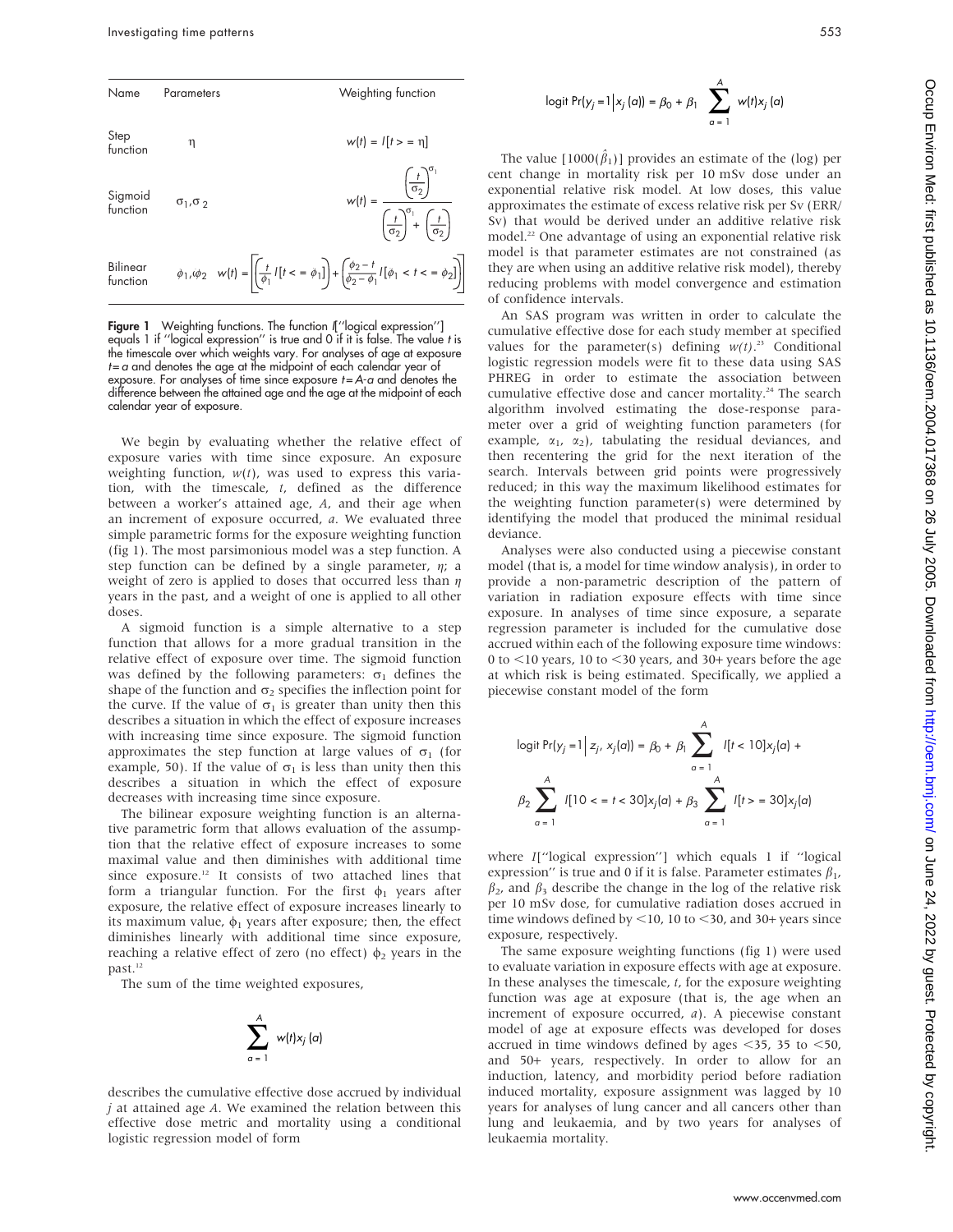Table 1 Number of workers, vital status, and number of deaths due to all cancers, lung cancer, and leukaemia by sex

| <b>Vital status</b> | Male         | Female      | Total        |
|---------------------|--------------|-------------|--------------|
| Alive               | 32922 (94.9) | 5661 (98.8) | 38583 (95.5) |
| Dead                | 1761(5.1)    | 71(1.2)     | 1832 (4.5)   |
| All cancer          | 537          | 39          | 576          |
| Lung                | 203          | 3           | 206          |
| Leukaemia           | 15           |             | 16           |
| Total               | 34683        | 5732        | 40415        |

Our primary interest in these analyses was in evaluation of whether exposure effects were influenced by the time pattern of exposure. Therefore, each model was compared to a ''null'' model under which there was no variation in exposure effect over the timescale of interest.

## RESULTS

Table 1 shows the vital status of the workers in the study cohort at the end of follow up. The percentage of deceased male workers (5.1%) was greater than for females (1.2%). The number of all cancers, lung cancers, and leukaemia deaths is also presented in table 1. Whole body radiation doses tended to be relatively low among the workers in this study cohort. The average cumulative whole body dose was 14 mSv, while the 90th percentile of the cumulative whole body dose distribution was 35 mSv and the maximum cumulative whole body dose was 952 mSv.

# Time since exposure

## Lung cancer

Figure 2A shows the profile likelihood estimation of the step function parameter,  $\eta$ , in analyses of radiation lung cancer mortality associations. The best fitting regression model (indicated by the minimal residual deviance in fig 2A) was derived under a 13 year exposure lag assumption, although the fit of models was very similar under values for  $\eta$  ranging from 5–20 years.

Analyses of radiation lung cancer mortality associations under the piecewise constant function (fig 2B) suggest that lung cancer mortality is positively associated with radiation doses accrued in the periods 10–30 years prior (3.25%/ 10 mSv, 90% CI 1.52 to 4.98), and negatively associated with doses accrued  $\langle 10 \rangle$  years prior (-1.77%/10 mSv, 90% CI  $-6.03$  to 2.49) and 30+ years prior ( $-0.54\%/10$  mSv, 90% CI  $-4.92$  to 3.83).

The fitted sigmoid function ( $\hat{\sigma}_1 = 10$ ,  $\hat{\sigma}_2 = 15$ ) describes a situation in which the effect of exposure gradually increases with time since exposure, attaining a maximum effect more than 15 years after exposure. Under the fitted bilinear function (fig 2C), exposure effects progressively increase for the first 32 years since exposure and subsequently diminish in a rapid monotonic fashion ( $\hat{\phi}_1 = 32$ ,  $\hat{\phi}_2 = 33$ ). The fit of the regression model under the bilinear weighting function was substantially better than the fit of models under the step and sigmoid weighting functions (table 2).

## Leukaemia

Figure 3A shows the profile likelihood estimation for the step function parameter for analyses of leukaemia mortality. The best fitting association was derived under a 0 year exposure lag assumption; therefore, the best fitting estimate is identical to the "null" model,  $\eta = 0$ , for lifetime cumulative dose (table 2).

Exposure time windows analyses of radiation leukaemia mortality associations suggest that the association between leukaemia mortality and cumulative radiation dose is positively associated with radiation doses accrued in the periods  $\leq$ 10 years prior (12.59%/10 mSv, 90% CI -0.78 to 25.96) and 10–30 years prior (8.72%/10 mSv, 90% CI 0.73 to 16.71), but there is essentially no association with doses accrued in the period 30+ years prior (0.02%/10 mSv, 90% CI  $-16.22$  to  $16.25$ ). All of these time window specific estimates of association, however, are highly imprecise (fig 2B).

The fitted sigmoid function ( $\hat{\sigma}_1 = -50$ ,  $\hat{\sigma}_2 = 31$ ) describes a situation in which the effect of radiation exposure on leukaemia rates occurs promptly after exposure, but diminishes in the period 30+ years after exposure (fig 3C). Under the fitted bilinear function, exposure effects progressively decrease in magnitude with increasing time since exposure ( $\hat{\phi}_1 = 0$ ,  $\hat{\phi}_2 = 52$ ). The fit of the regression model under the bilinear function was very similar to the fit of the model under the sigmoid function, and neither was significantly better than the null model (table 2).

#### Cancers other than lung and leukaemia

Figure 4A shows the profile likelihood for the step function parameter,  $\eta$  in analyses of cancers other than lung and leukaemia. The best fitting association was derived when exposure assignment was lagged by five years (fig 4A). While discounting the most recently accrued radiation doses improved model fit, the null hypothesis,  $\eta = 0$ , was not rejected (table 2).

Figure 4B illustrates the piecewise constant model under which lifetime cumulative dose is partitioned into three windows. Mortality from cancers other than lung and leukaemia is positively associated with cumulative radiation doses accrued 10–30 years prior (1.71%/10 mSv, 90% CI 0.28 to 3.14) and 30+ years prior (2.56%/10 mSv, 90% CI -0.19 to 5.31), and negatively associated with doses accrued  $<$ 10 years prior (-0.70%/10 mSv, 90% CI -4.29 to 2.89) although the radiation risk estimate for the most recent time window of exposure is highly imprecise.



Figure 2 Lung cancer mortality. Evaluation of variation in radiation dose lung cancer mortality association with time since exposure. (A) Profile search for step function parameter,  $\eta$ . (B) Time window estimates. Dashed lines indicate 90% confidence interval. (C) Fitted sigmoid (solid line) and bilinear (dashed line) functions. Risk sets were matched on attained age, and analyses were adjusted for sex, calendar year at risk, facility, socioeconomic status, duration of monitoring, and monitoring status.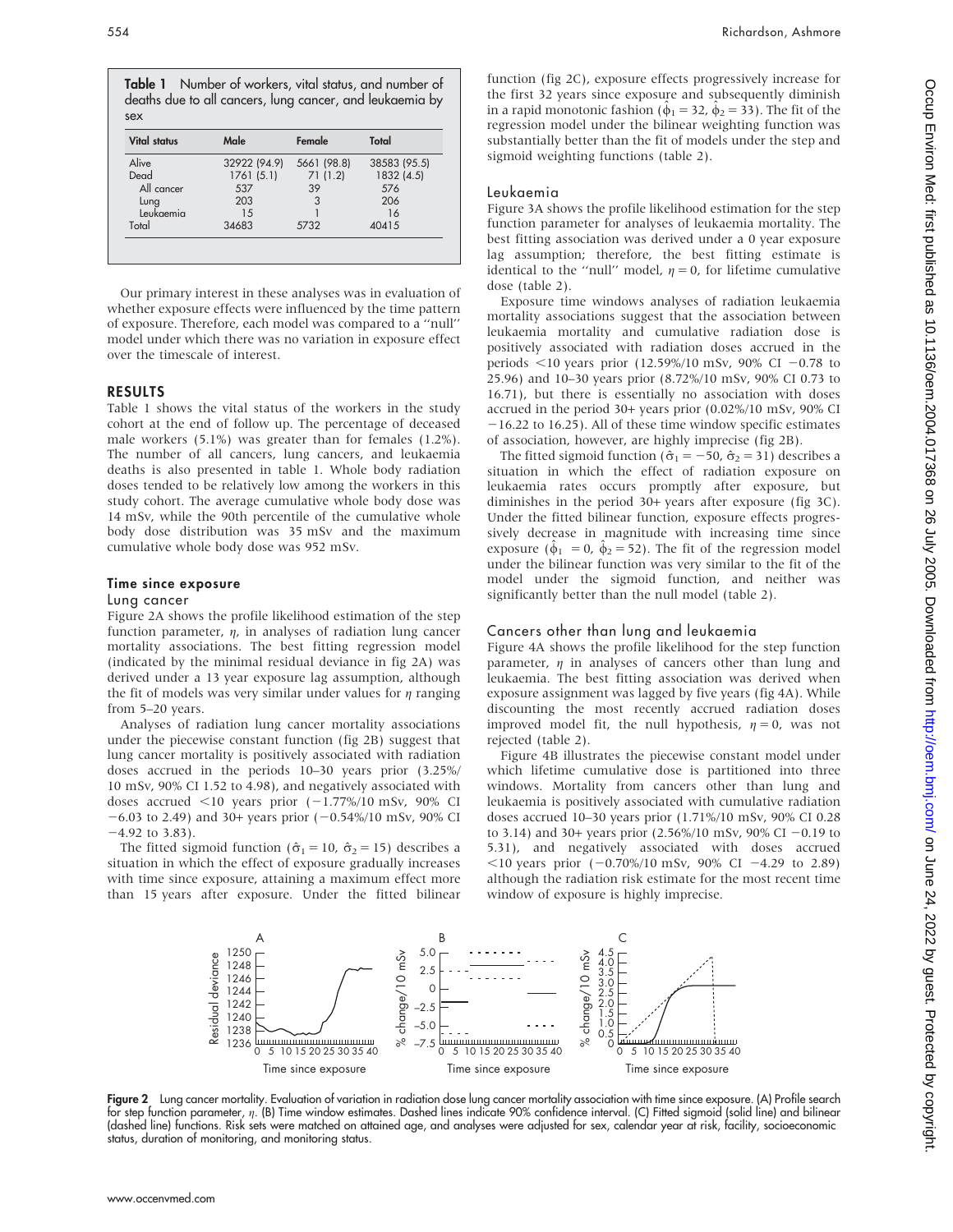Table 2 Evaluation of variation in exposure effect with time since exposure under three exposure weighting functions. Canadian nuclear industry workers study

| <b>Exposure weight</b><br>function | Residual<br>deviance | Likelihood<br>ratio statistic* | Degrees of<br>freedom | p Value |
|------------------------------------|----------------------|--------------------------------|-----------------------|---------|
| Lung cancer                        |                      |                                |                       |         |
| Step function                      | 1237.25              | 1.91                           |                       | 0.17    |
| Sigmoid function                   | 1237.41              | 1.75                           |                       | 0.19    |
| Bilinear function                  | 1233.89              | 5.27                           | 2                     | 0.07    |
| Leukaemia                          |                      |                                |                       |         |
| Step function                      | 83.16                | 0.00                           |                       | 1.00    |
| Sigmoid function                   | 82.12                | 1.04                           |                       | 0.31    |
| <b>Bilinear</b> function           | 82.54                | 0.62                           | 2                     | 0.73    |
| Cancers other than                 |                      |                                |                       |         |
| lung and leukaemia                 |                      |                                |                       |         |
| Step function                      | 2049.00              | 1.40                           |                       | 0.24    |
| Sigmoid function 2049.07           |                      | 1.33                           |                       | 0.25    |
| Bilinear function                  | 2049.16              | 1.24                           | 2                     | 0.54    |

\*Test for variation in exposure effect with time since exposure. Model fit is compared to the model for total cumulative dose (that is,  $\eta = 0$  for the step function;  $\sigma_1$  = 1 for the sigmoid function; and,  $\phi_1$  =  $\phi_2$  = 0 for the bilinear function with  $\upphi_2$  parameterised as a slope). Analyses of lung cancer, and cancers other than lung and leukaemia, were matched on attained age, sex, calendar year at risk, facility, socioeconomic status, duration of monitoring, and monitoring status; analyses of leukaemia were matched on attained age and adjusted for sex, calendar year at risk, facility, socioeconomic status, duration of monitoring, and monitoring status.

The sigmoid function allows for a more gradual transition in exposure effect with time since exposure than the step function; the inflection point of the sigmoid function is at four years time since exposure ( $\hat{\sigma}_1 = 42$ ,  $\hat{\sigma}_2 = 4$ ). Under the fitted bilinear function ( $\hat{\phi}_1 = 15$ ,  $\hat{\phi}_2 = 196$ ), exposure effects progressively increase for the first 15 years since exposure and do not appear to diminish with continued time since exposure (fig 4C). Use of the step exposure weighting function led to better model fit than use of the sigmoid or bilinear weighting functions (table 2).

# Age at exposure

## Lung cancer

Under a step function, the best fitting radiation lung cancer model is obtained when discounting doses accrued at ages less than 34 years. Figure 5A shows the profile likelihood estimation of the parameter for this simple exposure weighting function. There is substantial support for rejection of the ''null'' model under which exposure effects are uniform with age at exposure (table 3).

When cumulative dose is partitioned into three time windows defined by age at exposure (fig 5B) there is evidence which suggests that the association between lung cancer mortality and radiation dose is primarily limited to associations with doses accrued in the period of older ages at exposure. The association between lung cancer mortality and cumulative radiation dose accrued at ages less than 35 years was negative but imprecise  $(-2.23\%/10 \text{ mSv}, 90\% \text{ CI} -6.75$ to 2.33), the association with radiation doses accrued at ages 35 to  $<$  50 years was positive (2.97%/10 mSv, 90% CI 0.73 to 5.21), and the association with radiation doses accrued at 50+ years of age was of largest magnitude (3.65%/10 mSv, 90% CI 0.57 to 6.73).

Under the sigmoid exposure weighting function, the best fitting radiation exposure lung cancer mortality model is obtained via a sigmoid function that is centered at age 34 years with steepness that approximates a step function  $(\hat{\sigma}_1 = 50, \hat{\sigma}_2 = 34)$ . The sigmoid and step functions provide similar goodness of fit to these data; the bilinear function, in contrast, does not fit these data well (table 4).

### Leukaemia

Under a step function in which we discount doses accrued in early adulthood, the best fitting model is obtained when discounting doses accrued at ages less than 31 years. Figure 6A shows the profile likelihood estimation of the parameter for the step exposure weighting function. There is significant empirical support for rejection of the ''null'' model,  $\eta = 0$ , under which exposure effects are uniform with age at exposure (table 3).

Under the piecewise constant model, we estimated the association between radiation dose and leukaemia mortality. The cumulative radiation dose accrued at ages less than 35 years is positively associated with cancer mortality (3.22%/ 10 mSv, 90% CI  $-6.04$  to 12.48), and the radiation dose accrued at ages  $35$  to  $\leq 50$  years exhibits a positive association of larger magnitude but little precision (15.16%/10 mSv, 90% CI  $-1.54$  to 31.86); in contrast, the radiation dose accrued at 50+ years of age exhibits a smaller association with extremely poor precision  $(8.88\%/10 \text{ mSv}, 90\% \text{ CI} - 10.78)$ to 28.54).

We estimated parameters for the sigmoid model for age at exposure effects. The best fitting model is obtained for an age at exposure model that is centred at age 31 years ( $\hat{\sigma}_1 = 50$ ,  $\hat{\sigma}_2 = 31$ .

### Cancers other than lung and leukaemia

Figure 7A shows the profile likelihood estimation of the parameter for this simple exposure weighting function. The "null" model, under which radiation exposure effects are uniform with age at exposure, provided the best fitting model (table 3).

Using the piecewise constant function to explore age at exposure effects (fig 7B), the cumulative radiation dose accrued at ages less than 35 years was positively associated with mortality from these cancer causes (2.23%/10 mSv, 90%  $CI -0.81$  to 5.27), as was cumulative radiation dose accrued at ages 35 to  $\leq$ 50 years (2.11%/10 mSv, 90% CI 0.22 to 4.00)



Figure 3 Leukaemia mortality. Evaluation of variation in radiation dose leukaemia mortality association with time since exposure. (A) Profile search for step function parameter,  $\eta$ . (B) Time window estimates. Dashed lines indicate 90% confidence interval. (C) Fitted sigmoid (solid line) and bilinear (dashed line) functions. Risk sets were matched on attained age, and analyses were adjusted for sex, calendar year at risk, facility, socioeconomic status, duration of monitoring, and monitoring status.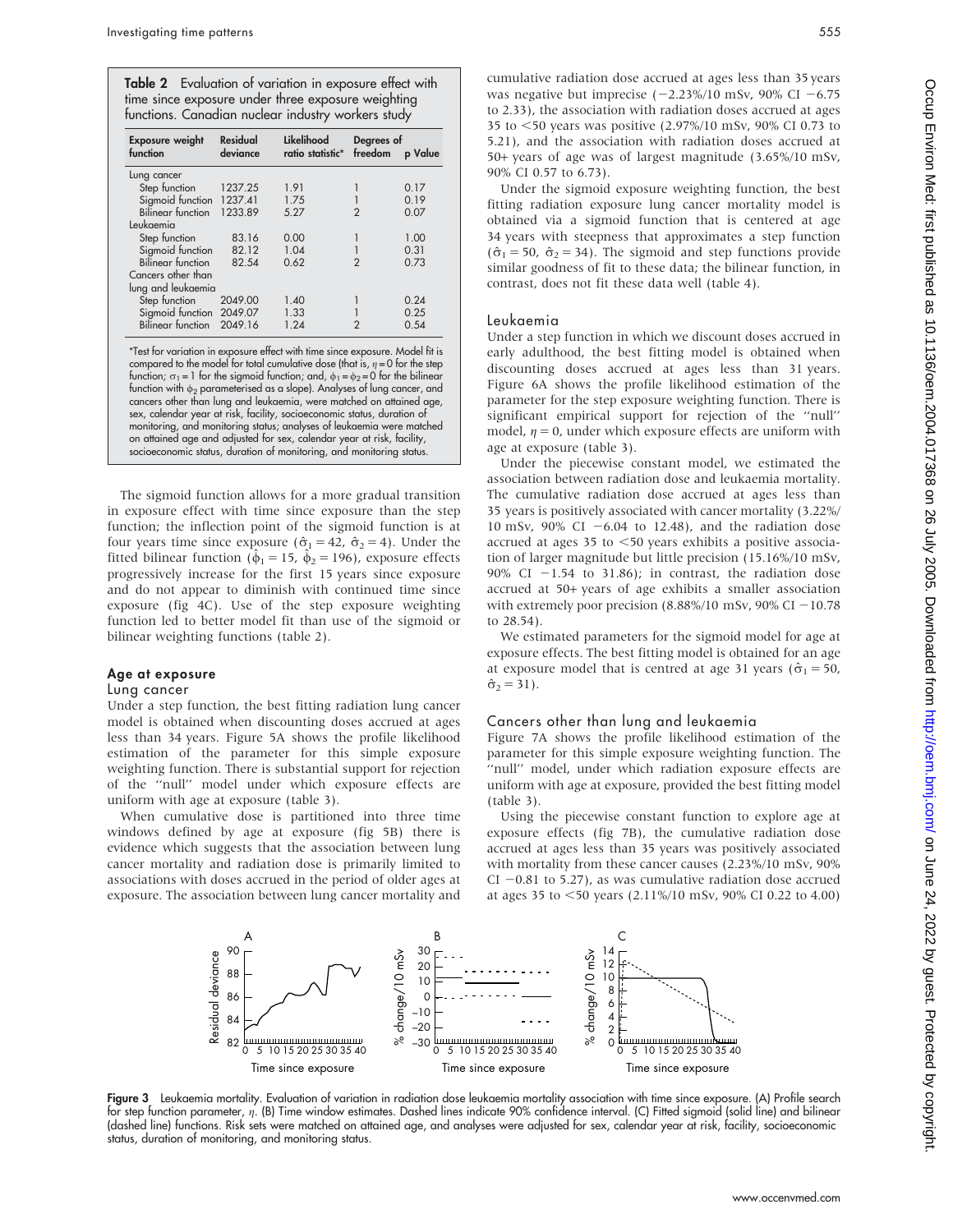

Figure 4 Cancers other than lung and leukaemia. Evaluation of variation in radiation dose leukaemia mortality association with time since exposure. (A) Profile search for step function parameter,  $\eta$ . (B) Time window estimates. Dashed lines indicate 90% confidence interval. (C) Fitted sigmoid (solid line) and bilinear (dashed line) functions. Risk sets were matched on attained age, and analyses were adjusted for sex, calendar year at risk, facility, socioeconomic status, duration of monitoring, and monitoring status.

and cumulative radiation dose accrued at 50+ years of age  $(1.22\%/10 \text{ mSv}, 90\% \text{ CI} - 1.31 \text{ to } 3.75).$ 

The best fitting regression model under a sigmoid exposure weighting function ( $\hat{\sigma}_1 = 34$ ,  $\hat{\sigma}_2 = 14$ ) is one in which that the effect of radiation exposure on cancer mortality is uniform with age at exposure (fig 7C). The bilinear function suggests a small decline in exposure effects with age at exposure (fig 7C).

## **DISCUSSION**

A cumulative measure of exposure is commonly used in epidemiological studies to summarise a potentially long history of exposures.<sup>25</sup> Implicit in the use of a cumulative measure of exposure is the assumption that the effects of exposures accrued at different points in time are additive and remain constant over time. In this paper we illustrate methods that may be used to evaluate departures from this assumption; these methods use time dependent exposure weighting functions under which the relative effect of exposures may vary with time.

Our findings provide support for the standard approach of using a step weighting function to lag exposure assignment (table 2). We found no empirical support for use of the more complicated sigmoid function that allows for a more gradual transition in exposure effect over an induction, latency, and morbidity period. The bilinear function, which allows for diminishing effects of exposure with protracted time since exposure, provided a somewhat better regression model fit for analyses of lung cancer than a simple exposure lag model (that is, a step weighting function). Evidence of attenuation of radiation dose lung cancer associations with protracted time since exposure has been reported in previous studies of the effects of acute and protracted radiation exposures.12 26–28 In our analyses of leukaemia excluding CLL, the best fitting models for time since exposure effects are consistent with an extremely short lag period. While an estimate of a 0 year exposure lag for leukaemia is implausible, these analyses had relatively little power to discriminate between similar models given the small numbers of leukaemia cases. The results of model development using the sigmoid and bilinear weighting functions suggest a diminishing effect of radiation exposure with time since exposure. Again, such a pattern is consistent with temporal patterns of leukaemia risk following radiation exposure observed in other populations.29 30

Our ability to investigate variation in radiation effects with time since exposure is constrained, however, by the fact that entrance into the cohort was relatively recent for most cohort members. Fifty per cent of the workers were first monitored after 1980, and 25% of the workers were first monitored after 1987. Consequently, analyses that investigate variation in exposure effects with protracted time since exposure are limited by sparse data. In addition, dosimetry information for the early years of the nuclear industry plays a greater role in estimates exposure effects in the longest period time since exposure. Although the observed trends of diminishing radiation exposure effects for lung cancer and leukaemia are consistent with findings from other studies, an alternative possibility is that exposure misclassification is greater for doses accrued in the more distant past (and therefore risk estimates for periods of greater time since exposure are increasingly biased towards the null).

Our analyses of the influence of age at exposure suggest stronger radiation dose lung cancer associations at older ages at exposure. These findings are of interest given similar patterns of association observed in several other nuclear worker cohorts.7 8 31 32 Interestingly, there was minimal evidence of variation in exposure effects for cancers other than lung and leukaemia (table 3). Similarly, in the Lifespan Study of atomic bomb survivors, for most solid cancers estimates of ERR/Sv are greater for people who were exposed at younger ages than for people exposed at older ages; however, the opposite pattern is observed for lung cancer.<sup>33</sup> One possibility is that the temporal patterns of variation in radiation lung cancer mortality associations reflect temporal patterns of confounding, for example by smoking. Spurious

| Table 3 Evaluation of variation in exposure effect with |
|---------------------------------------------------------|
| age at exposure under three exposure weighting          |
| functions. Canadian nuclear industry workers study      |

| <b>Exposure weight</b><br>function | Residual<br>deviance | Likelihood<br>ratio statistic* freedom | Degrees of | p Value |
|------------------------------------|----------------------|----------------------------------------|------------|---------|
| Lung cancer                        |                      |                                        |            |         |
| Step function                      | 1234.12              | 3.86                                   |            | 0.05    |
| Sigmoid function                   | 1234.73              | 3.25                                   |            | 0.07    |
| <b>Bilinear</b> function           | 1237.26              | 0.72                                   |            | 0.70    |
| Leukemia                           |                      |                                        |            |         |
| Step function                      | 79.67                | 3.82                                   |            | 0.05    |
| Sigmoid function                   | 79.93                | 3.56                                   |            | 0.06    |
| <b>Bilinear</b> function           | 82.64                | 0.85                                   |            | 0.65    |
| Cancers other than                 |                      |                                        |            |         |
| lung and leukemia                  |                      |                                        |            |         |
| Step function                      | 2049.07              | 0.00                                   |            | 1.00    |
| Sigmoid function 2049.07           |                      | 0.00                                   |            | 1.00    |
| <b>Bilinear</b> function           | 2048.83              | 0.24                                   | 2          | 0.89    |

\*Test for variation in exposure effect with age at exposure. Model fit is compared to the model for total cumulative (that is,  $\eta = 0$  for the step function;  $\sigma_1 = 1$  for the sigmoid function; and,  $\phi_1 = \phi_2 = 0$  for the bilinear function with  $\phi_2$  parameterised as a slope). Exposure assignment is lagged 10 years for analyses of lung cancer and cancers other than lung and leukaemia, and two years for analyses of leukaemia. Analyses of lung cancer, and cancers other than lung and leukaemia, were matched on attained age, sex, calendar year at risk, facility, socioeconomic status, duration of monitoring, and monitoring status; analyses of leukaemia were matched on attained age and adjusted for sex, calendar year at risk, facility, socioeconomic status, duration of monitoring, and monitoring status.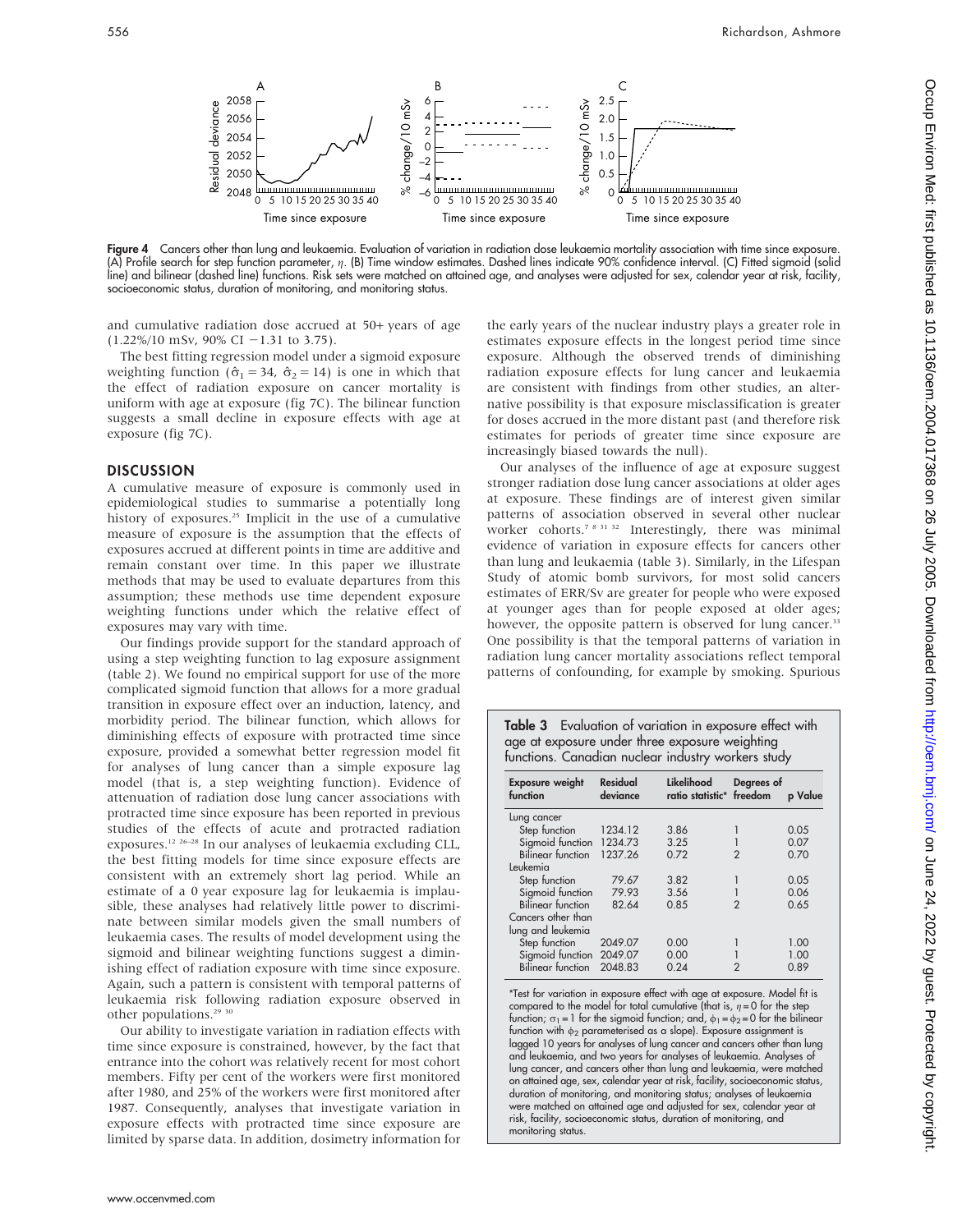

Figure 5 Lung cancer mortality. Evaluation of variation in radiation dose leukaemia mortality association with age at exposure. (A) Profile search for step function parameter,  $\eta$ . (B) Time window estimates. Dashed lines indicate 90% confidence interval. (C) Fitted sigmoid (solid line) and bilinear (dashed line) functions. Risk sets were matched on attained age, and analyses were adjusted for sex, calendar year at risk, facility, socioeconomic status, duration of monitoring, and monitoring status.



Figure 6 Leukaemia mortality. Evaluation of variation in radiation dose leukaemia mortality association with age at exposure. (A) Profile search for step function parameter,  $\eta$ . (B) Time window estimates. Dashed lines indicate 90% confidence interval. (C) Fitted sigmoid (solid line) and bilinear (dashed line) functions. Risk sets were matched on attained age, and analyses were adjusted for sex, calendar year at risk, facility, socioeconomic status, duration of monitoring, and monitoring status.



Figure 7 Cancers other than lung and leukaemia. Evaluation of variation in radiation dose leukaemia mortality association with age at exposure. (A) Profile search for step function parameter, g. (B) Time window estimates. Dashed lines indicate 90% confidence interval. (C) Fitted sigmoid (solid line) and bilinear (dashed line) functions. Risk sets were matched on attained age, and analyses were adjusted for sex, calendar year at risk, facility, socioeconomic status, duration of monitoring, and monitoring status.

evidence of association between radiation doses accrued at older ages and lung cancer could arise due to confounding if smoking were positively associated with radiation doses accrued at older age, but not with radiation doses accrued at younger ages. Alternatively, birth cohort trends in smoking could lead to apparent age at exposure effects if regression analyses assume multiplicative relations involving birth cohort effects yet the interaction between smoking and radiation is sub-multiplicative.<sup>33</sup> <sup>34</sup>

In this paper we examined patterns of radiation risk with time since exposure and age at exposure singly, rather than jointly. The joint estimation of weighting functions for these time related factors would stretch the limits of these data. One way to address this issue is to conduct analyses that make use of a theoretical model of carcinogenesis, such as the Armitage-Doll model. We explored the use of relatively simple parametric forms for exposure weighting functions to describe temporal variation in exposure effects. We used these models for testing simple hypotheses about temporal

variation in exposure effects. Hauptmann et al have proposed an alternative regression modelling approach in which cubic splines are used to describe latency effects.<sup>26 35</sup> Cubic splines provide a highly flexible approach to modelling exposure time response associations. However, similar to considerations about using cubic splines to model dose response trends, a limitation of the approach is that it uses a relatively large number of degrees of freedom to produce model forms that are not necessarily easy to interpret. For these analyses, we have favoured the use of simpler parametric models to address questions about whether exposure effects tended to increase or decrease over time.

We found that we had a limited ability with these data to discriminate between models that provide similar goodness of fit. However, these analyses illustrate how exposure weighting functions may be applied in order to empirically evaluate hypotheses about variation in the relative effect of a protracted exposure with time since exposure and/or age at exposure.